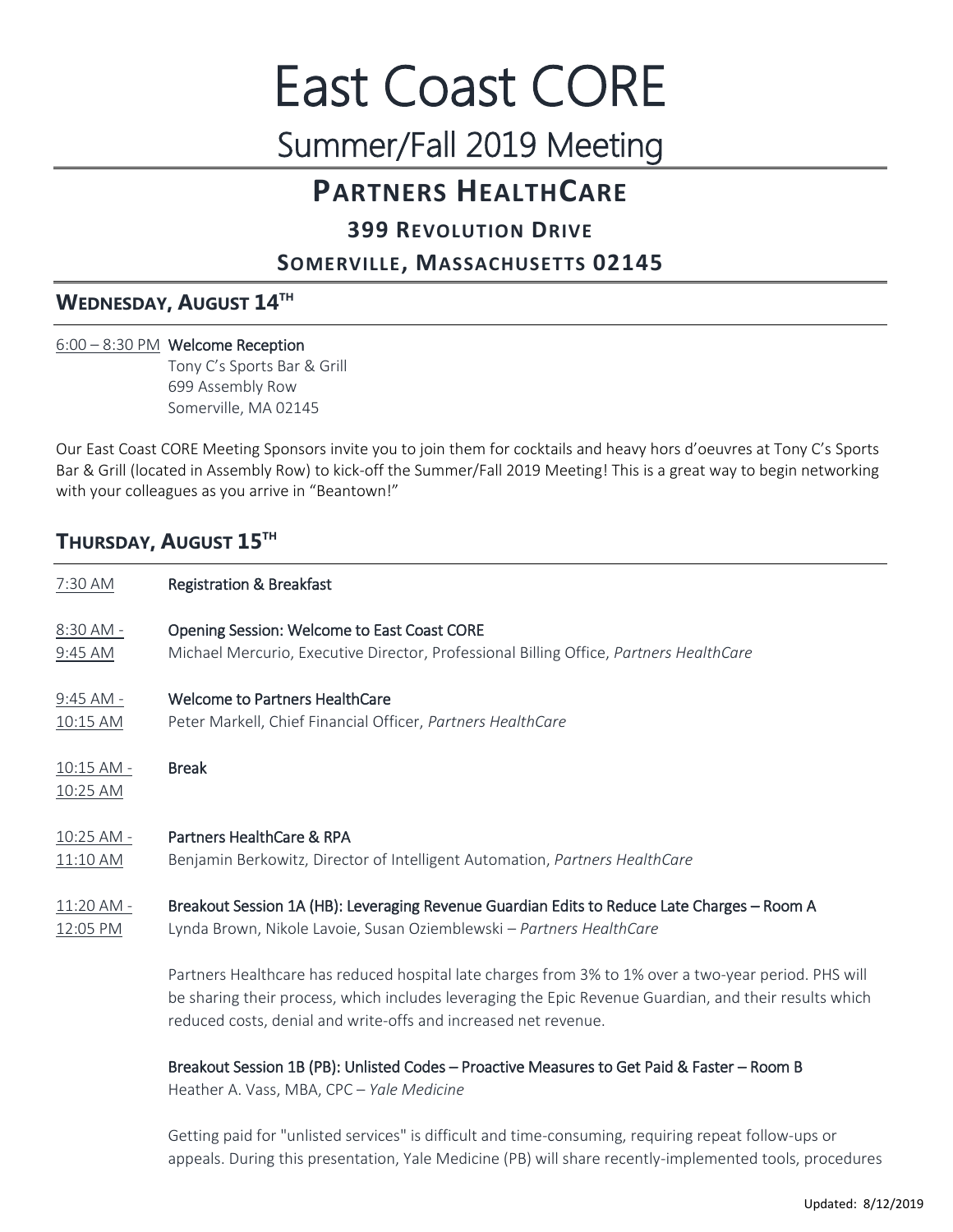and tips to overcome this struggle. Learn how to give carriers what they need (up front) to secure timely reimbursement for unlisted codes, and share your own ideas with the group.

#### Breakout Session 1C (Access): Pre-Arrival Patient Financial Decisions – Room C

Tami Miller – *The Guthrie Clinic*

Why having a discussion with a patient prior to care about their health care financial situation is important to all parties involved. How your Scheduling, Financial Counseling, Business Office, and Office staff can all work together to help a patient be comfortable with their financial options.

## 12:15 PM - Breakout Session 2A (HB): Maximizing Utilization of the Financial Assistance Module – Room A

1:00 PM Alexander Olmetti & Felinda Thompson – *Duke Health*

Duke Health will share information on their implementation of the Financial Assistance Module. They will also discuss how they have utilized this Epic functionality to support their charity care, Medicaid eligibility, and financial counseling workflows.

#### Breakout Session 2B (PB): Credit Balance Resolution – Room B

Susan Roddy – *Yale Medicine*

Yale Medicine's journey through reducing their credits by 78%, ranking them better than the top 25% on the Financial Pulse.

## Breakout Session 2C (Patient Experience): Using Epic CRM to Improve Patient Experience – Room C

Alicia Ayala – *Yale New Haven Health*

Yale New Haven Heath implemented Epic's Customer Relationship Management (CRM) module in their patient billing Call Center in 2016. The Epic CRM tool helps them easily identify why patients contact their Call Center and how those contact reasons change and trend over time. YNHH will share how they used this data to modify workflows, route inquiries more efficiently, improve their first contact resolution, and enhance the patient financial experience.

1:00 PM - Lunch

2:00 PM

## 2:10 PM - Breakout Session 3A (PB): Registration & Billing Automation/Streamlining – Room A

2:55 PM Ryan Bell - *Northwestern Medicine*

Over the past year, Northwestern Medicine has attempted to automate many of their payer plan mapping issues from both an EDI and plan registration perspective. NW has always reviewed with an eye to not having employees touch every account and wondering where can they map things or create automation.

## Breakout Session 3B (AI): A Pragmatic Approach to Robotic Process Automation – Room B

Bob Gross & Eugene Vance – *Cleveland Clinic*

Robotic process automation (RPA) has matured as a technology, and has a myriad of applications in Revenue Cycle. However, it is important to implement RPA in a rational and pragmatic manner to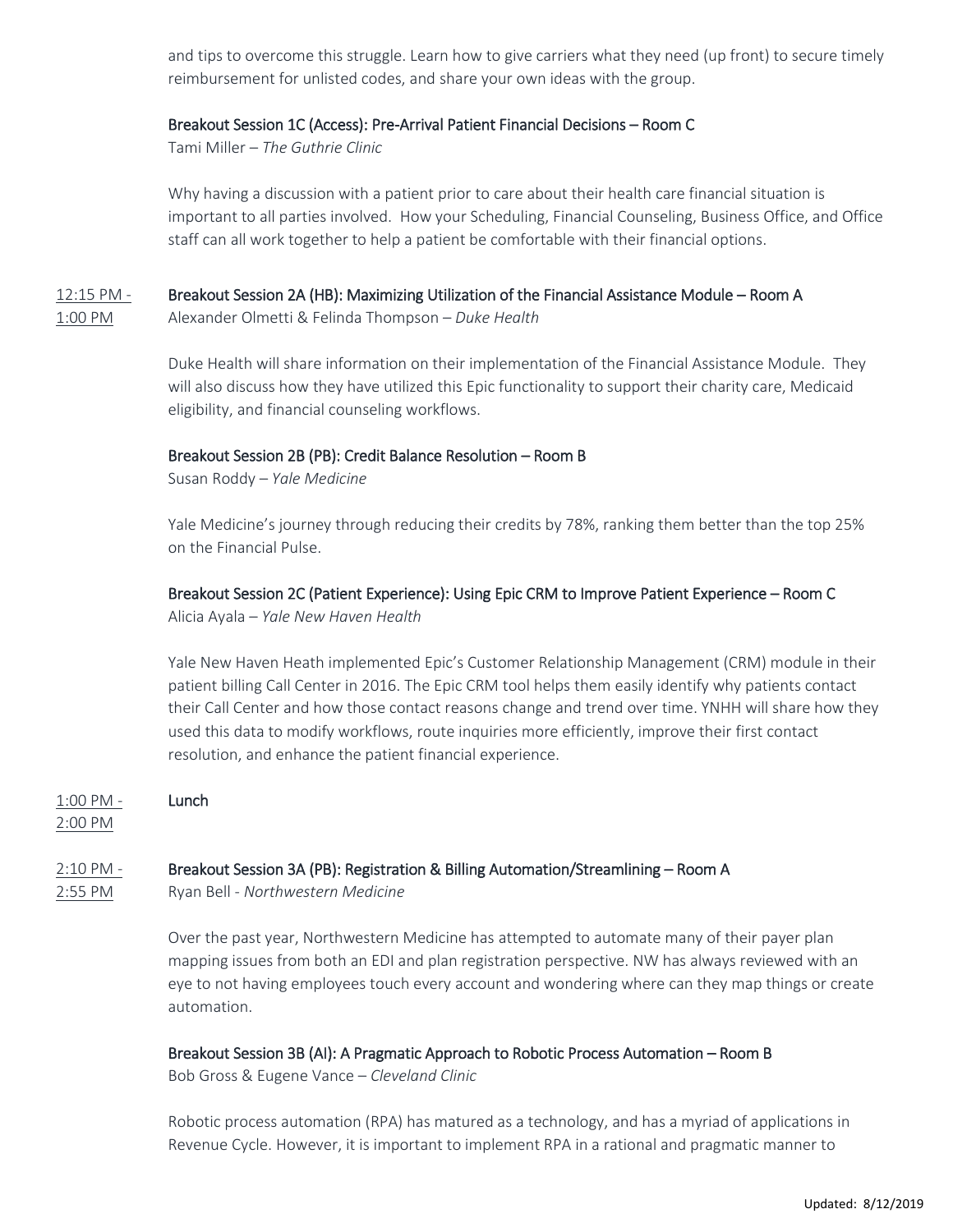prevent operational failures. Cleveland Clinic will share their approach to assessing opportunities for automation, and their approach to implementation.

#### Breakout Session 3C (Other): MyChart Billing: Enhancing the Patient Financial Experience – Room C

Mindy McNamara – *Yale New Haven Health*

With the successful implementation of MyChart Billing in June, Yale New Haven Health continues to add value to the patient financial experience with the ability to seamlessly access both clinical and financial information in one convenient location.

#### 3:05 PM - Breakout Session 4A (HB/PB): Follow-Up and Credits Workflow using RPA – Room A

3:50 PM Brad Cox – *Northwestern Memorial HealthCare*

Using workflow automation tools to focus team on accounts that require analytical review in order to increase efficiency, reduce need for human intervention, scale operations without additional staffing, and eliminate need for people to complete repeatable and rudimentary tasks.

#### Breakout Session 4B (PB): Use of Epic's CRM to Communicate within the CBO – Room B

Paige Butler – *Weill Cornell Medicine*

Weill Cornell Medicine was inspired by UCLA's session at East Coast CORE in NYC in August 2018 on implementing CRM to track and report on patient feedback. They implemented CRM in their CBO to communicate between business units and eliminate emails regarding patient and insurance matters. WCM also wanted a more efficient technology to communicate with their patients.

## Breakout Session 4C (Access): Centralizing Pre-Arrival & Improvement – Room C

Kas Garnes, MBA – *Jefferson Health*

Jefferson adopted a Schedgistration governance model to set performance expectations for front end teams and track performance in an effort to reduce claim edits and denials.

3:50 PM - Break 4:00 PM

## 4:00 PM - How to Tackle the Challenges of Epic Together

4:40 PM

## 5:00 PM Networking Reception

– 7:30 PM Lucky Strike Social 325 Revolution Drive Somerville, MA 02145